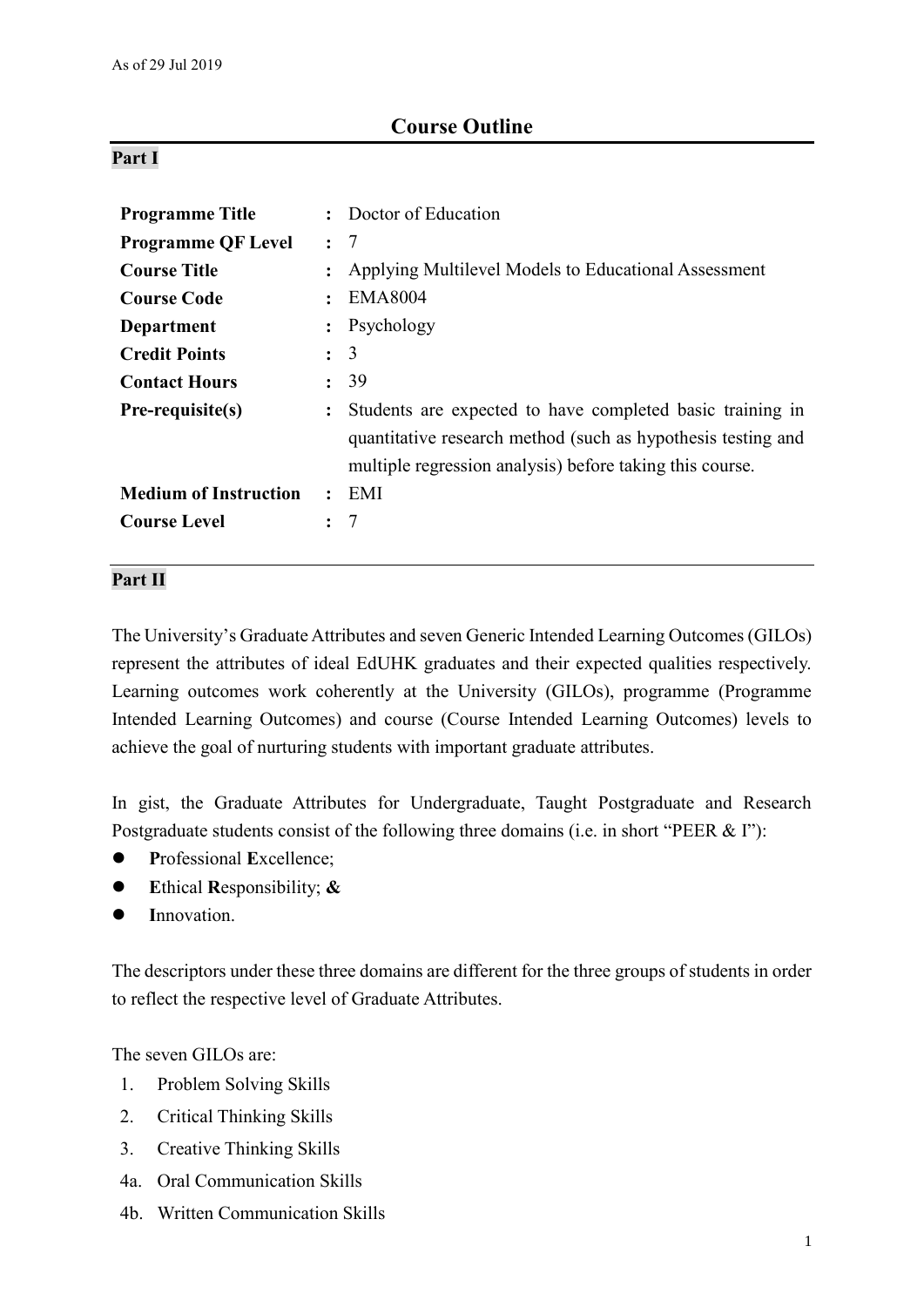- 5. Social Interaction Skills
- 6. Ethical Decision Making
- 7. Global Perspectives

# **1. Course Synopsis**

Data collected for accountability purposes often involve nested or hierarchical data structure. For instance, students are nested within classes, and classes within schools. Since the late 1980's multilevel modelling has been used as a standard approach to handle such nested data structure. This module aims to study the application of multilevel modelling for educational assessment and to enable candidates to analyse data requiring such model structure to address innovative research questions. Examples will be drawn from the value-added indicator system of the Hong Kong Special Administrative Region, and other relevant situations where multilevel modelling is deemed appropriate. Strengths and weakness of multilevel modelling will be discussed in the analyses of these real data.

# **2. Course Intended Learning Outcomes (CILOs)**

*Upon completion of this course, students will be able to:*

- $CILO<sub>1</sub>$  Understand the key concepts and issues involved in multilevel models;
- CILO<sup>2</sup> Apply multilevel models to designing and executing research studies in a professional manner in order to address policy questions from a variety of educational context;
- $C I L O<sub>3</sub>$  Use the MLwiN computer software to analyse multilevel data to address innovative research questions;
- CILO<sup>4</sup> Evaluate critically the strengths and limitations of multilevel models in handling data from educational assessment and measurement.

| <b>Course Content</b> |                                            | <b>CILOs</b> | <b>Suggested Teaching &amp;</b> |  |
|-----------------------|--------------------------------------------|--------------|---------------------------------|--|
|                       |                                            |              | <b>Learning Activities</b>      |  |
|                       | 1. Rationale for using multilevel models   | $C1-2,4$     | Lectures, Group                 |  |
|                       |                                            |              | <b>Discussions</b>              |  |
|                       | 2. Research and policy questions in        | $CIIO1-2,4$  | Lectures, Group                 |  |
|                       | educational contexts that can be addressed |              | <b>Discussions</b>              |  |
|                       | using multilevel models                    |              |                                 |  |
|                       | 3. Variance component models: examples     | $C1-4$       | Lectures, Group                 |  |
|                       | from education; data structure; model      |              | Discussions, Class              |  |
|                       | specification; data analysis using MLwiN;  |              | Exercise, Hands-on              |  |
|                       | residual analysis                          |              | Workshop                        |  |

## **3. Content, CILOs and Teaching & Learning Activities**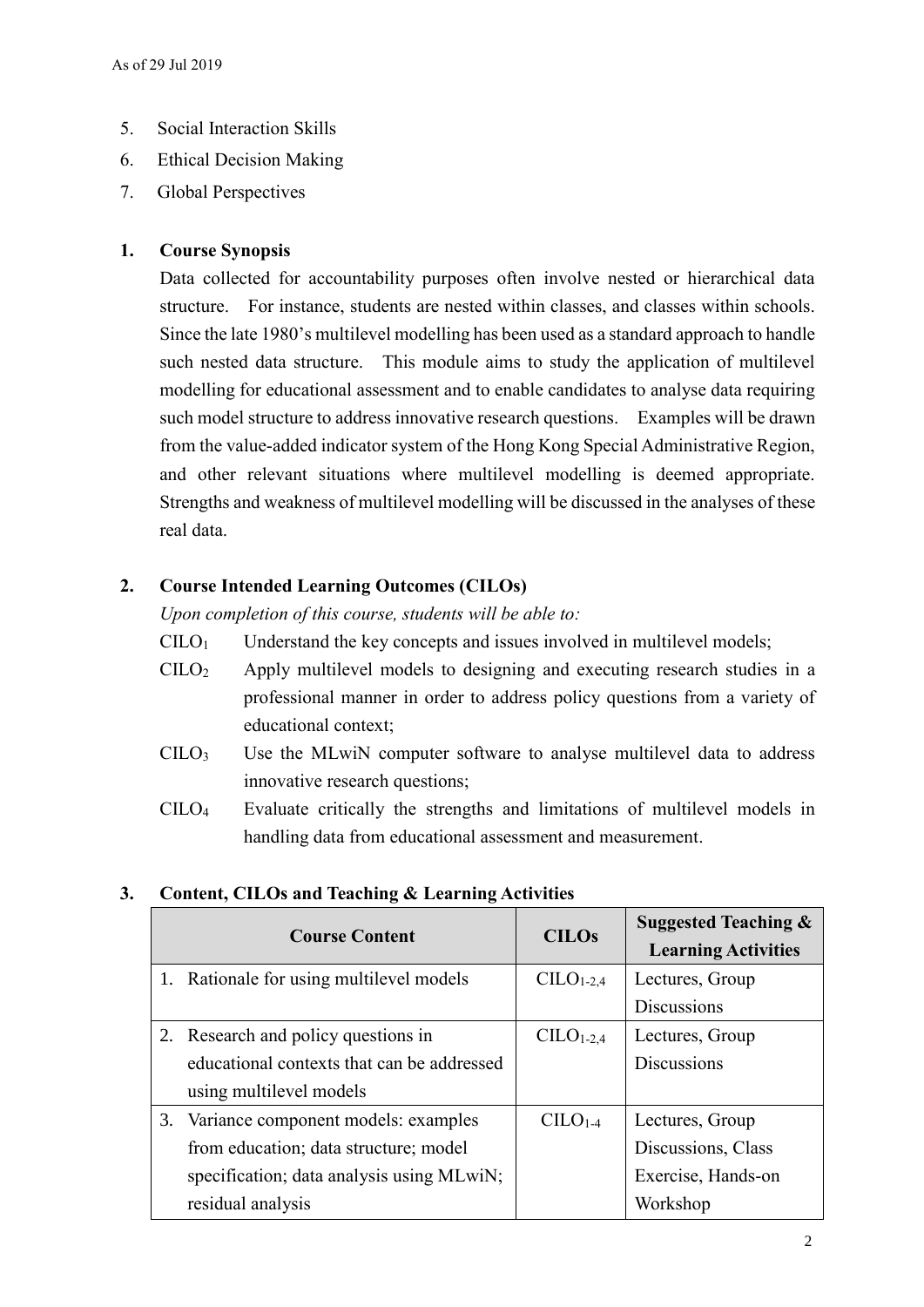| 4. | Random coefficient models: School Value-       | $CILO1-4$ | Lectures, Group    |
|----|------------------------------------------------|-----------|--------------------|
|    | Added Indicator System (SVAIS) and             |           | Discussions, Class |
|    | other applications in educational contexts;    |           | Exercise, Hands-on |
|    | model specification; data analysis using       |           | Workshop           |
|    | MLwiN; residual analysis; model                |           |                    |
|    | assessment; model interpretation               |           |                    |
|    | 5. Model building: adding another level;       | $C1-4$    | Lectures, Group    |
|    | adding more fixed effects; higher level        |           | Discussions, Class |
|    | residuals; complex level-1 variation;          |           | Exercise, Hands-on |
|    | interpretation of outcomes from MLwiN;         |           | Workshop           |
|    | testing assumptions and model evaluation       |           |                    |
| 6. | Discrete response model: University            | $CLLO1-4$ | Lectures, Group    |
|    | entrance and other applications in             |           | Discussions, Class |
|    | education; estimation models including         |           | Exercise, Hands-on |
|    | MCMC; proportion as response; multiple         |           | Workshop           |
|    | response categories model; models for          |           |                    |
|    | counts; models for ordered response            |           |                    |
| 7. | Repeated measures model: Tracking              | $C1-4$    | Lectures, Group    |
|    | growth and development in education;           |           | Discussions, Class |
|    | scaling across time; analysis of               |           | Exercise, Hands-on |
|    | longitudinal data                              |           | Workshop           |
|    | 8. Multivariate multilevel data: Analysis of A | $C1-4$    | Lectures, Group    |
|    | Level Examination results and other            |           | Discussions, Class |
|    | applications of multivariate multilevel        |           | Exercise, Hands-on |
|    | data; rotation designs; principal              |           | Workshop           |
|    | component analysis; model assessment;          |           |                    |
|    | interpretation of outcomes from MLwiN          |           |                    |
| 9. | Strength and weaknesses of commonly            | $C1-4$    | Lectures, Group    |
|    | available models including HLM and             |           | Discussions, Class |
|    | <b>MPlus</b>                                   |           | Exercise, Hands-on |
|    |                                                |           | Workshop           |

## **4. Assessment**

|     | <b>Assessment Tasks</b>                              | Weighting $(\% )$ | <b>CILO</b> |
|-----|------------------------------------------------------|-------------------|-------------|
| 'a) | A series of mini-projects and computer lab work      | $30\%$            | $C1-4$      |
|     | completed during class time on real data sets        |                   |             |
| b)  | A module project on the application of multilevel    | 70%               | $C1-4$      |
|     | models to a policy issue identified by the candidate |                   |             |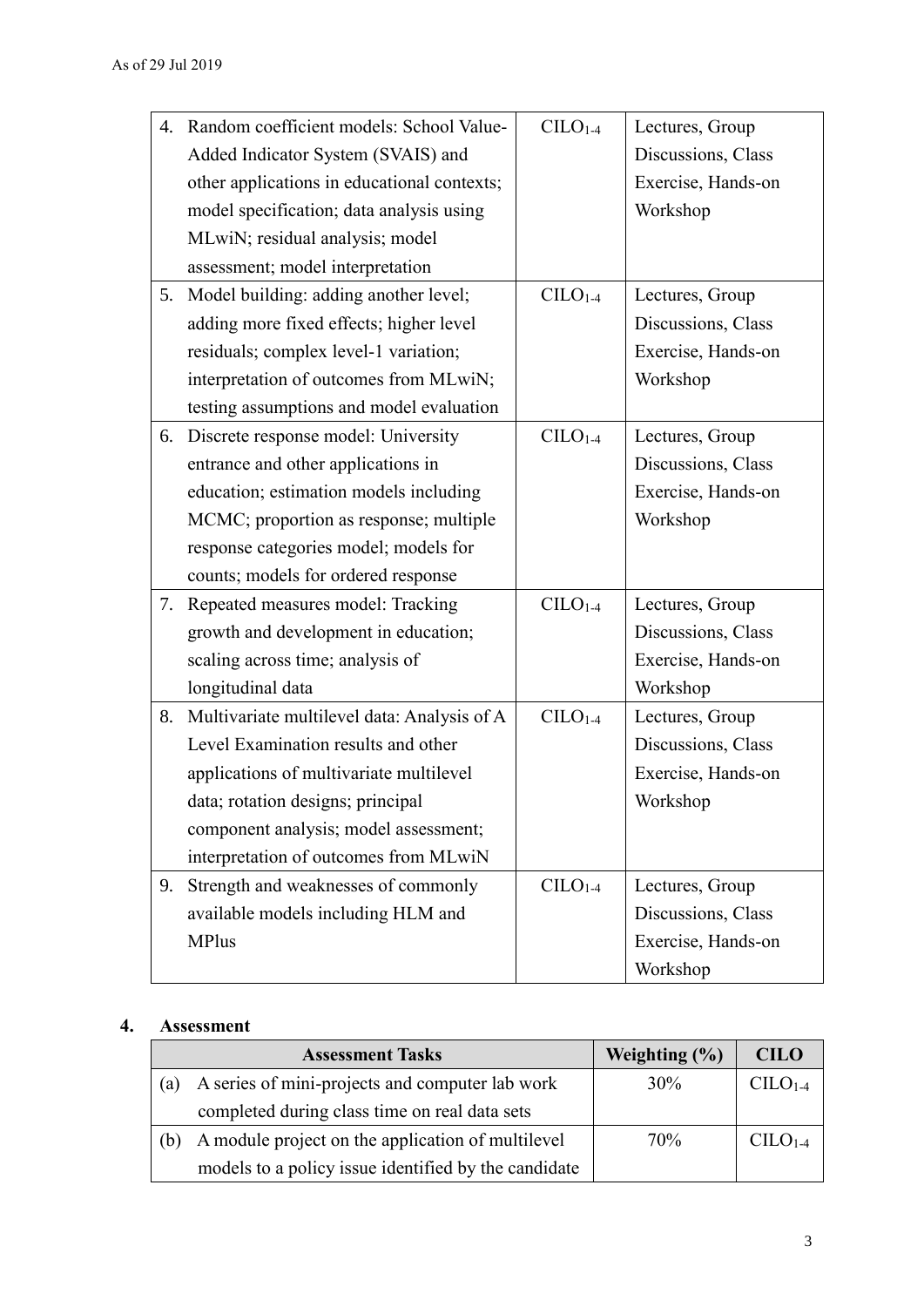### **5. Required Text(s)**

Goldstein, H. (2010). *Multilevel statistical models* (4<sup>th</sup> ed.). Hoboken, N.J.: Wiley. Rasbash, J., Steele, F., Browne, W.J. and Goldstein, H. (2019). *A user's guide to MLwiN*, *v3.03.* Centre for Multilevel Modeling. University of Bristol.

#### **6. Recommended Readings**

- 張雷、雷靂和郭伯良 (2003):《多層線性模型應用》,北京,教育科學出版社。 温福星 (2009):《階層線性模式: 原理, 方法與應用》,台北市,雙葉書廊有限公 司。
- Bickel, R. (2007). *Multilevel analysis for applied research: It's just regression*. New York: Guilford Press.
- Cheong, Y.F., & Raudenbush, S.W. (2000). Measurement and structural models for children's problem behaviors. *Psychological Methods, 5*(4), 477-495.
- Gelman, A., & Hill, J. (2007). *Data analysis using regression and multilevel/hierarchical models*. Cambridge; New York: Cambridge University Press.
- Heck, R. H., & Thomas, S. L. (2009). *An introduction to multilevel modeling techniques* (2nd ed.). New York: Psychology Press.
- Hox, J. (2010). *Multilevel analysis: Techniques and applications*. New York: Routledge.
- Kreft, I. I., & de Leeuw, J. (1998). *Introducing multilevel modeling*. London: Sage Publications.
- Little, T. D., Schnabel, K. U., & Baumert, J. (2000). *Modeling longitudinal and multilevel data*. Mahway, NJ: Erlbaum.
- Luke, D. A. (2004)*. Multilevel modeling.* Thousand Oaks, Calif: SAGE Publications.
- O'Connell, A. A., & McCoach, D. B. (Eds). (2008). *Multilevel modeling of educational data.* Charlotte, NC: IAP.
- Rasbash, J., Charlton, C., Jones, K., and Pillinger, R. (2019). *Manual supplement to MLWiN v3.03*. Centre for Multilevel Modeling, University of Bristol.
- Raudenbush, S.W. (2000). Synthesizing results for NAEP trial state assessment. In D.W. Grissmer & Michael Ross (Ed.), *Analytic issues in the assessment of student achievement*, Washington, DC: National center for Educational Statistics.
- Raudenbush, S. W., & Bryk, A. S. (2002). *Hierarchical linear models: Applications and data analysis methods.* Thousand Oaks, CA: Sage Publications.
- Raudenbush, S. W., & Willms, J. D. (1991). *Schools, classrooms, and pupils: International studies of schooling from a multilevel perspective.* San Diego: Academic Press.
- Singer, J. D., & Willet, J. B. (2003). *Applied longitudinal data analysis: Modeling change and event occurrence.* Oxford University Press.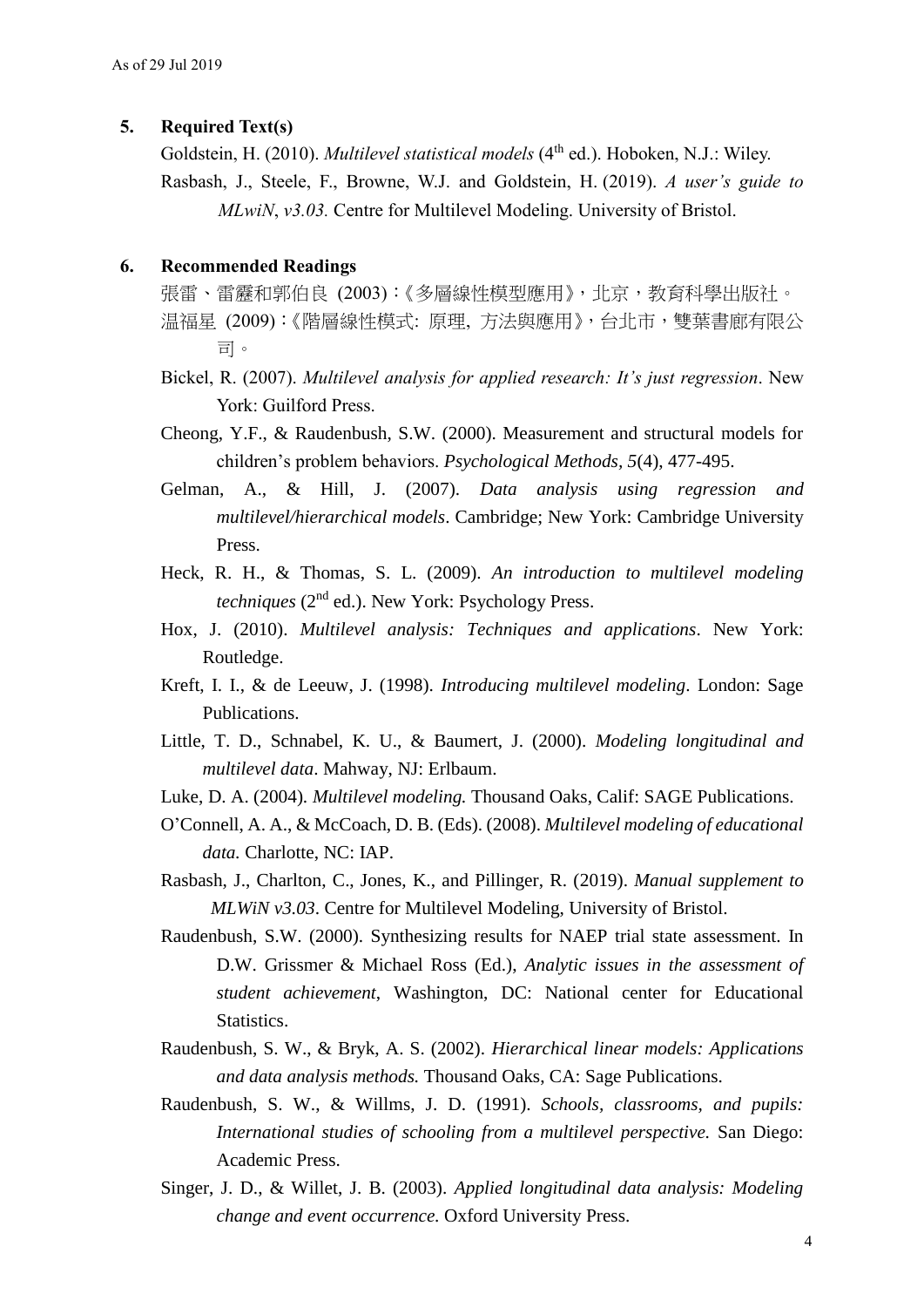- Steele, F. & Goldstein, H. (2006). Multilevel models in psychometrics, in C. R. Rao & S. Sinharay (Eds.), *Handbook of statistics: Psychometrics*. Amsterdam: Elsevier, 26, 401-420.
- Van de Vijver, F. J. R., van Hemert, D. A., & Poortinga, Y. H. (Eds.) (2008). *Multilevel analysis of individuals and cultures.* New York: Lawrence Erlbaum Associates.
- Verbeke, G. & Molenberghs, G. (2000). *Linear mixed models for longitudinal data.* New York: Springer.
- West, B., Welch, K. B., Galecki, A. T. (2007). *Linear mixed models: A practical guide using statistical software.* New York: Chapman & Hall/CRC.
- Yang, M., Goldstein, H., Browne, W. J., & Woodhouse, G. (2002). Multivariate multilevel analysis of examination results. *Journal of the Royal Statistical Society, Series A, 165*, 137-153.

## **7. Related Web Resources**

Centre For Mulilevel Modeling (CMM)

<http://www.bristol.ac.uk/cmm/>

Examples on multilevel modeling software for several textbooks can be obtained from the developing resources at UCLA Academic Technology Services website

- <http://www.ats.ucla.edu/stat/examples/>
- See also<http://www.ats.ucla.edu/stat/examples/imm/default.htm>

Professor Tom A. B. Snijders, Professor of Statistics in the Social Sciences at the University of Oxford and Professor of Methodology and Statistics in the Faulty of Behavioral and Social Sciences at the University of Groningen, has placed a number of resources at:

• <http://www.stats.ox.ac.uk/~snijders/multilevel.htm>

One of the most interesting features is the PINT programme to do power analysis for the estimation of sample size for two-level designs.

Hox, J. (1995). *Applied multilevel analysis,* Amsterdam: TT-Publikaties can be downloaded at

<http://joophox.net/publist/amaboek.pdf>

This website of Harvard Graduate School of Education contains good references for Applied Longitudinal Data Analysis (ALDA).

<http://gseacademic.harvard.edu/~alda/>

This website contains commercial purchase venues for the latest version of the HLM software.

<http://www.ssicentral.com/>